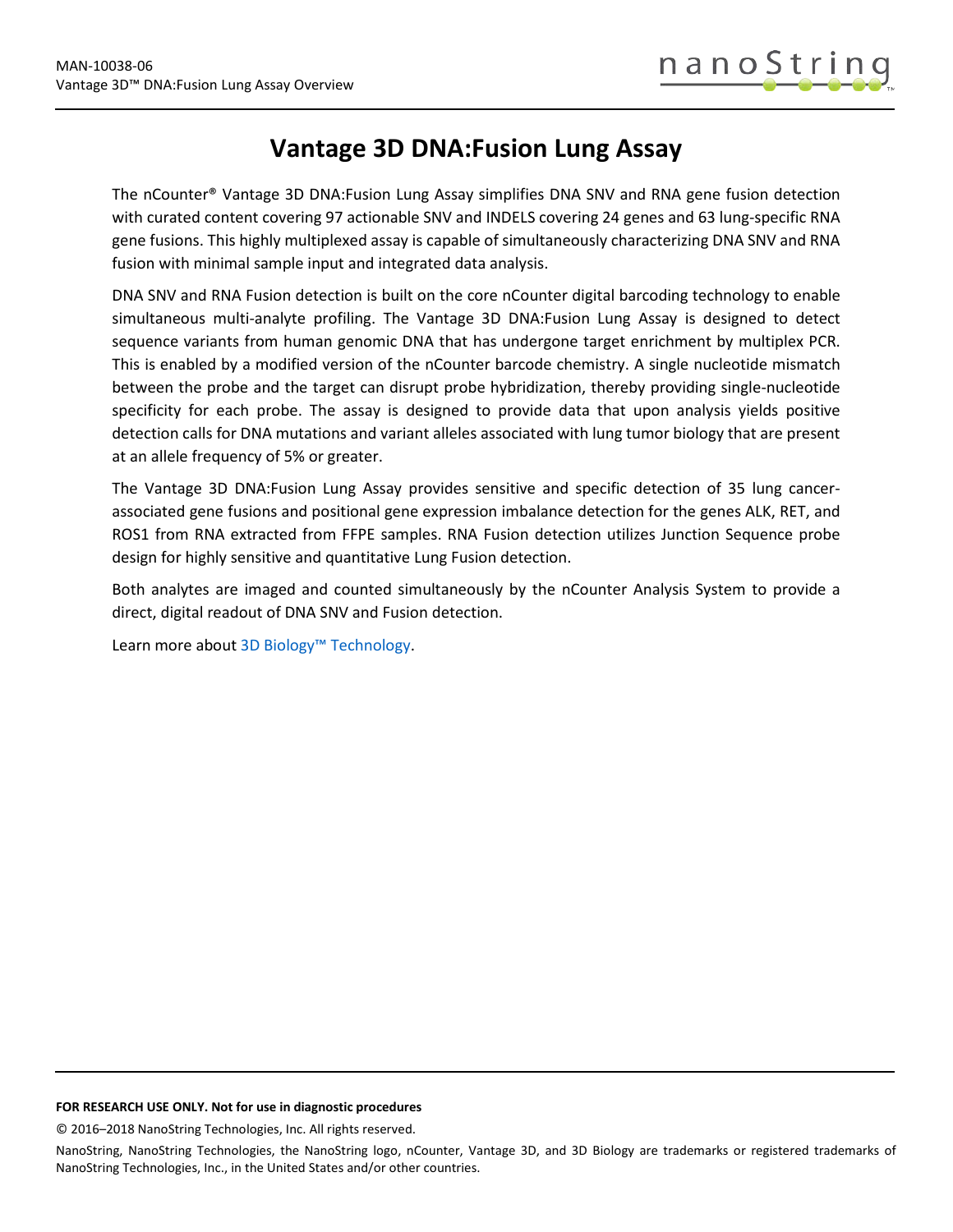

### **Product Workflow**



## **System Qualification**

SNV panels can only be successfully run on nCounter systems that have been performance-qualified for this panel type. Please consult th[e SNV Qualification Kit Manual \(MAN-10039\)](https://www.nanostring.com/download_file/view/278/3778) for more details about how to obtain and use the materials needed for this system testing as well as how to communicate the results of the testing to NanoString Support [\(snvqualify@nanostring.com\)](mailto:snvqualify@nanostring.com). The SNV Qualification Kit process must be completed prior to running the DNA SNV Solid Tumor Panel for the first time. Contact NanoString Support [\(snvqualify@nanostring.com\)](mailto:snvqualify@nanostring.com) to receive additional assistance with the system qualification.

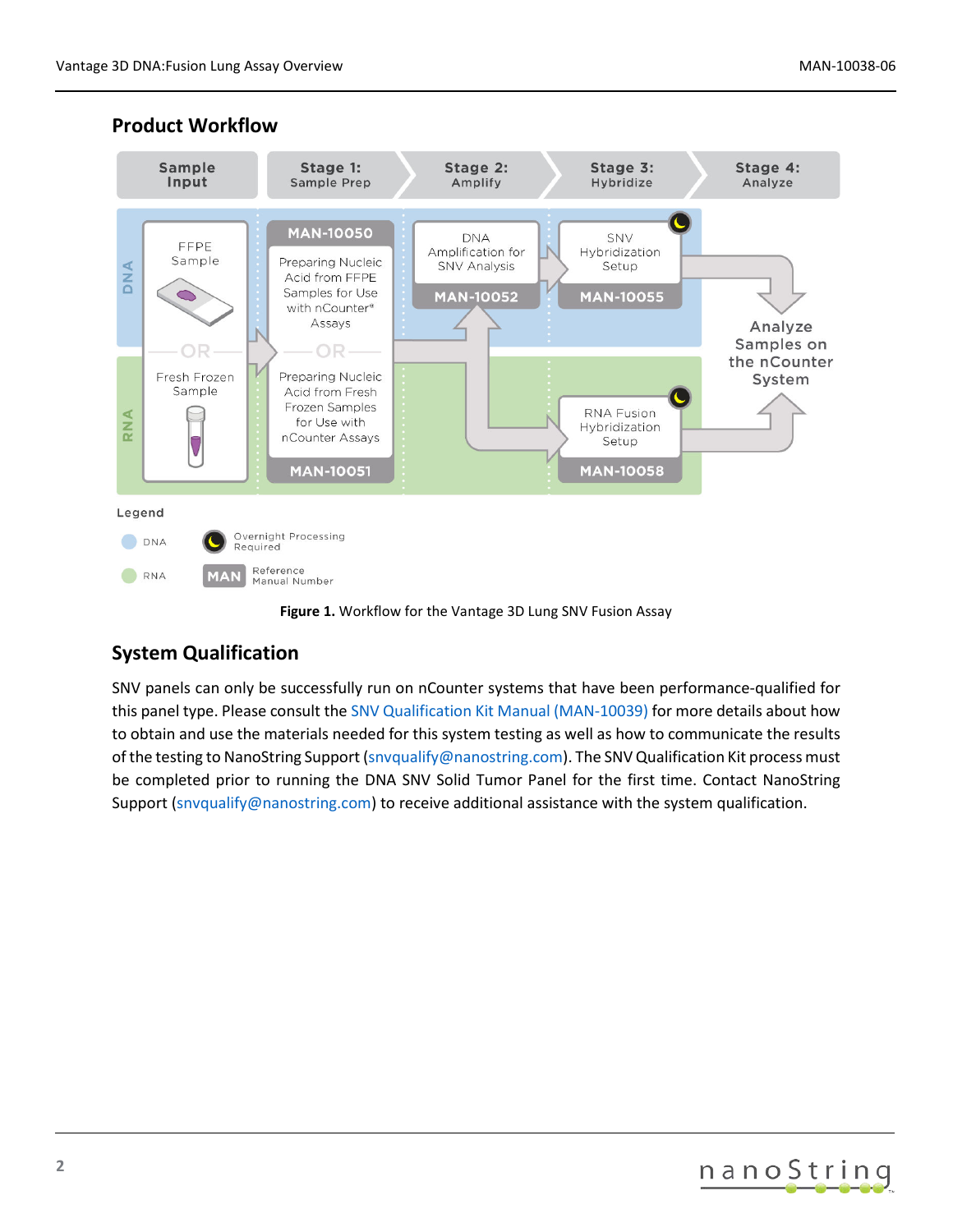### **Materials and Supporting Documents**

| <b>Kit</b>                                                  | Reagents                           | <b>Storage</b>  |
|-------------------------------------------------------------|------------------------------------|-----------------|
| Vantage 3D DNA: Fusion Lung Assay<br>Catalog #: VRXC-LGF-12 | <b>DNA</b>                         |                 |
|                                                             | <b>SNV Solid Tumor Primer Pool</b> | $-20^{\circ}$ C |
|                                                             | 5x dU Amp Master Mix               | $-20^{\circ}$ C |
|                                                             | <b>SNV TagSet</b>                  | $-80^{\circ}$ C |
|                                                             | SNV Solid Tumor Probe M Pool       | $-80^{\circ}$ C |
|                                                             | SNV Solid Tumor Probe S Pool       | -80°C           |
|                                                             | SNV Solid Tumor Probe T Pool       | $-80^{\circ}$ C |
|                                                             | DNA SNV Reference Sample*          | $-20^{\circ}$ C |
|                                                             | <b>RNA</b>                         |                 |
|                                                             | Probe A Pool (Fusion)              | $-80^{\circ}$ C |
|                                                             | Probe B Pool (Fusion)              | $-80^{\circ}$ C |
|                                                             | Probe P Pool (Fusion)              | $-80^{\circ}$ C |

*\* The DNA SNV Reference Sample is obtained from the US National Institute of Standards & Technology (NIST). It is Reference Material 8398: Human DNA for Whole-Genome Variant Assessment. It is homozygous for reference alleles at every position that is assayed by the DNA SNV Solid Tumor Panel and serves as an optional negative control and reference sample.*

**NOTE:** Please reference the manuals listed in Figure 1 and Table 2 for additional required reagents not supplied by NanoString.

| <b>Step</b>                 | <b>Manual</b>    | Protocol                                                                         |
|-----------------------------|------------------|----------------------------------------------------------------------------------|
| <b>System Qualification</b> | <b>MAN-10039</b> | <b>SNV Qualification Kit Manual</b>                                              |
| Nucleic Acid Extraction     | MAN-10050        | Preparing Nucleic Acid from FFPE Samples for Use with nCounter<br><b>Assays</b>  |
|                             | MAN-10051        | Preparing Nucleic Acid from Fresh Frozen Samples for Use with<br>nCounter Assays |
| Sample Amplification        | MAN-10052        | <b>DNA SNV Sample Amplification</b>                                              |
| Hybridization               | <b>MAN-10055</b> | <b>SNV Hybridization</b>                                                         |
|                             | <b>MAN-10058</b> | <b>RNA Fusion Hybridization</b>                                                  |

### **Table 2.** Supporting Documents